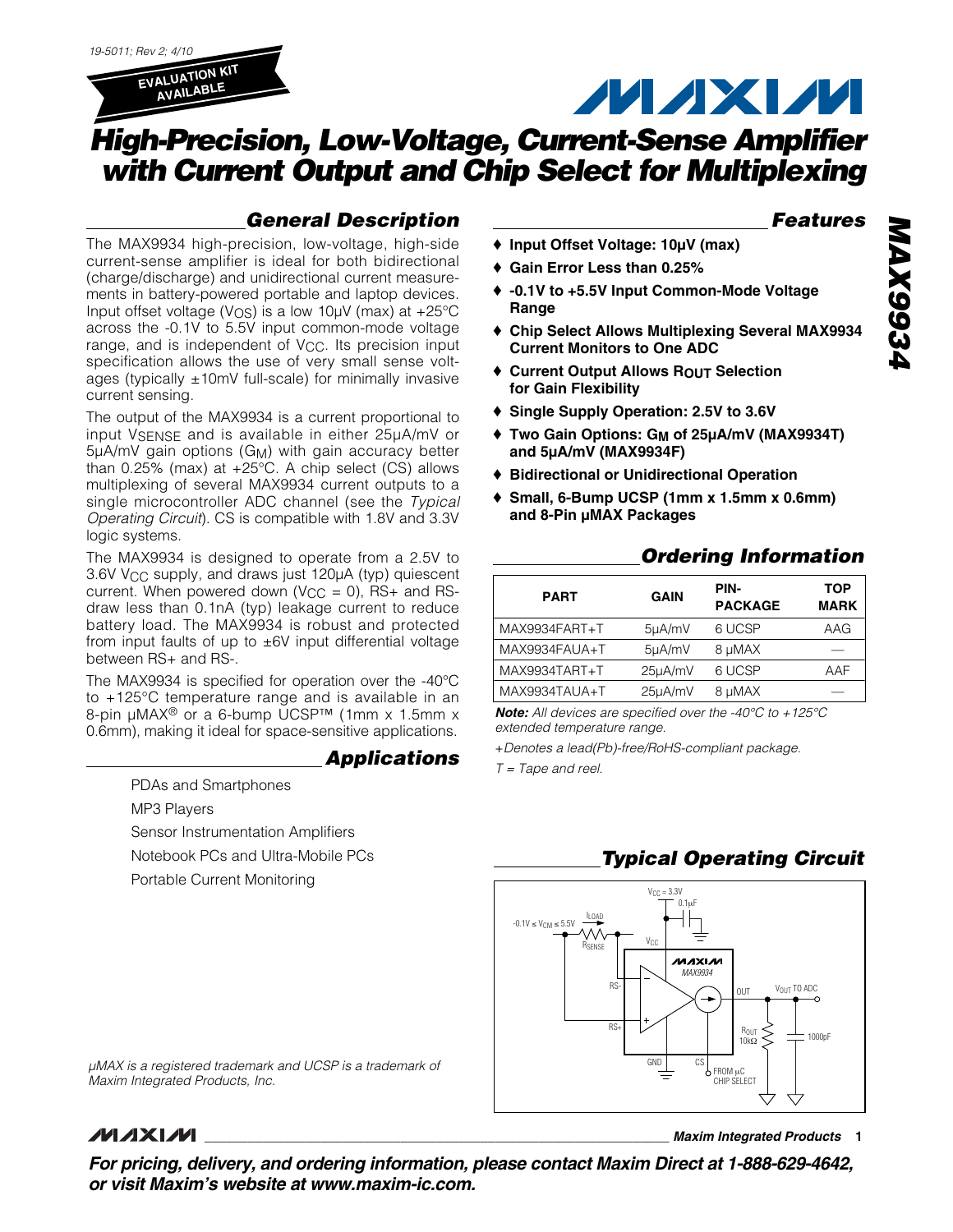### **ABSOLUTE MAXIMUM RATINGS**

| Junction-to-Case Thermal Resistance $(\theta_{\text{JC}})$ |  |
|------------------------------------------------------------|--|
|                                                            |  |
| 6-Bump UCSP (derate multilayer 3.9mW/°C                    |  |
|                                                            |  |
| Junction-to-Ambient Thermal Resistance $(\theta_{JA})$     |  |
|                                                            |  |
| Operating Temperature Range 40°C to +125°C                 |  |
|                                                            |  |
| Storage Temperature Range -65°C to +160°C                  |  |
| Lead Temperature (µMAX only, soldering, 10s)+300°C         |  |
|                                                            |  |
|                                                            |  |

**Note 1:** Package thermal resistances were obtained using the method described in JEDEC specification JESD51-7, using a fourlayer board. For detailed information on package thermal considerations, refer to **www.maxim-ic.com/thermal-tutorial**.

Stresses beyond those listed under "Absolute Maximum Ratings" may cause permanent damage to the device. These are stress ratings only, and functional operation of the device at these or any other conditions beyond those indicated in the operational sections of the specifications is not implied. Exposure to absolute maximum rating conditions for extended periods may affect device reliability.

### **ELECTRICAL CHARACTERISTICS**

(V<sub>CC</sub> = 3.3V, V<sub>RS+</sub> = V<sub>RS</sub><sub>-</sub> = 3.0V, V<sub>SENSE</sub> = 0V, V<sub>CM</sub> = (V<sub>RS+</sub> + V<sub>RS</sub>-)/2, V<sub>CS</sub> = 3.3V, R<sub>OUT</sub> = 10kΩ to GND for unidirectional operation, R<sub>OUT</sub> = 10kΩ to V<sub>CC</sub>/2 for bidirectional operation. T<sub>A</sub> = -40°C to +125°C, unless otherwise noted. Typical values are at T<sub>A</sub> = +25°C.) (Note 2)

| <b>PARAMETER</b>                                                                           | <b>SYMBOL</b>       | <b>CONDITIONS</b>                                |                                                     | <b>MIN</b> | <b>TYP</b> | <b>MAX</b> | <b>UNITS</b> |
|--------------------------------------------------------------------------------------------|---------------------|--------------------------------------------------|-----------------------------------------------------|------------|------------|------------|--------------|
| <b>DC CHARACTERISTICS</b>                                                                  |                     |                                                  |                                                     |            |            |            |              |
|                                                                                            |                     |                                                  | $T_A = +25^{\circ}C$                                |            |            | ±10        |              |
|                                                                                            |                     | MAX9934T                                         | $-40^{\circ}$ C $\leq$ T <sub>A</sub> $\leq$ +125°C |            |            | ±14        |              |
| Input Offset Voltage (Note 3)                                                              | <b>Vos</b>          |                                                  | $TA = +25^{\circ}C$                                 |            |            | ±10        | μV           |
|                                                                                            |                     | MAX9934F                                         | $-40^{\circ}$ C $\leq$ T <sub>A</sub> $\leq$ +125°C |            |            | ±20        |              |
|                                                                                            |                     | MAX9934T                                         |                                                     |            |            | ±60        |              |
| Input Offset Voltage Drift (Note 3)                                                        | V <sub>OS</sub> /dT | MAX9934F                                         |                                                     |            |            | ±90        | nV/°C        |
| Common-Mode Input Voltage<br>Range (Average of V <sub>RS+</sub> and<br>$V_{RS}$ ) (Note 3) | <b>CMVR</b>         | Guaranteed by CMRR2                              |                                                     | $-0.1$     |            | $+5.5$     | $\vee$       |
|                                                                                            |                     | $0 \leq V_{CM} \leq V_{CC}$ -                    | $T_A = +25$ °C                                      | 128        | 134        |            |              |
|                                                                                            | CMRR1               | 0.2V (MAX9934F)                                  | $-40^{\circ}$ C $\leq$ T <sub>A</sub> $\leq$ +125°C | 112        |            |            | dB           |
|                                                                                            |                     | $0 \leq V_{CM} \leq V_{CC}$ -<br>0.2V (MAX9934T) | $T_A = +25$ °C                                      | 128        | 135        |            |              |
| Common-Mode Rejection Ratio<br>(Note 3)                                                    |                     |                                                  | $-40^{\circ}$ C $\leq$ T <sub>A</sub> $\leq$ +125°C | 109        |            |            |              |
|                                                                                            |                     | $-0.1 \le V_{CM} \le 5.5V$                       | $T_A = +25$ °C                                      | 119        | 125        |            |              |
|                                                                                            |                     | (MAX9934F)                                       | $-40^{\circ}$ C $\leq$ T <sub>A</sub> $\leq$ +125°C | 104        |            |            |              |
|                                                                                            | CMRR2               | $-0.1 \leq V_{CM} \leq 5.5V$                     | $TA = +25^{\circ}C$                                 | 98         | 113        |            |              |
|                                                                                            |                     | (MAX9934T)                                       | $-40^{\circ}$ C $\leq$ T <sub>A</sub> $\leq$ +125°C | 98         |            |            |              |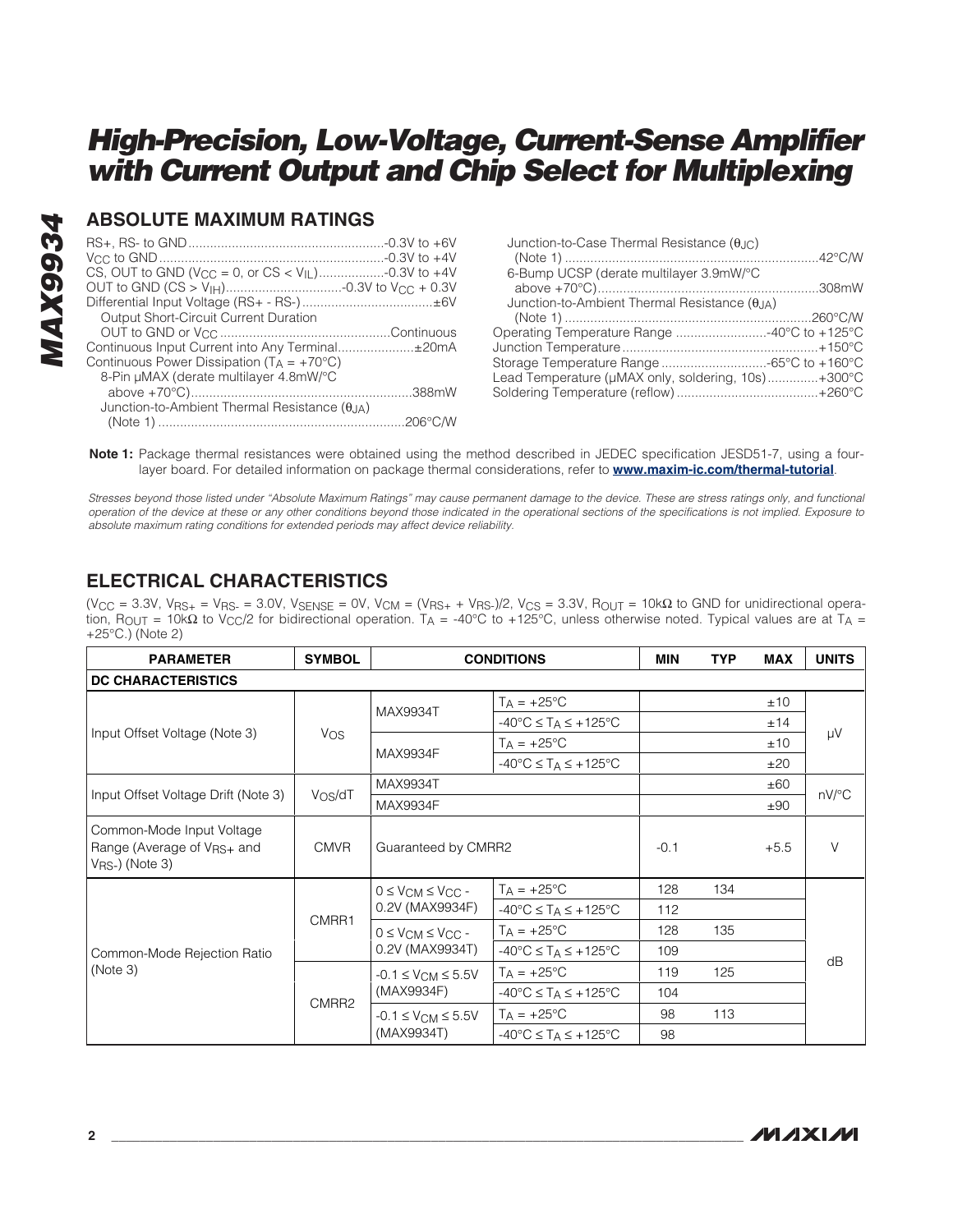### **ELECTRICAL CHARACTERISTICS (continued)**

(V<sub>CC</sub> = 3.3V, V<sub>RS+</sub> = V<sub>RS-</sub> = 3.0V, V<sub>SENSE</sub> = 0V, V<sub>CM</sub> = (V<sub>RS+</sub> + V<sub>RS-</sub>)/2, V<sub>CS</sub> = 3.3V, R<sub>OUT</sub> = 10kΩ to GND for unidirectional operation,  $R_{\text{OUT}} = 10k\Omega$  to V<sub>CC</sub>/2 for bidirectional operation. T<sub>A</sub> = -40°C to +125°C, unless otherwise noted. Typical values are at T<sub>A</sub> = +25°C.) (Note 2)

| <b>PARAMETER</b>                             | <b>SYMBOL</b>                    | <b>CONDITIONS</b>                                                                               |                                                     | <b>MIN</b> | <b>TYP</b>   | <b>MAX</b> | <b>UNITS</b> |
|----------------------------------------------|----------------------------------|-------------------------------------------------------------------------------------------------|-----------------------------------------------------|------------|--------------|------------|--------------|
|                                              |                                  | MAX9934T                                                                                        |                                                     |            | 25           |            |              |
| Current Gain (Transconductance)              | Gм                               | MAX9934F                                                                                        |                                                     |            | 5            |            | µA/mV        |
|                                              |                                  |                                                                                                 | $T_A = +25$ °C                                      |            |              | $\pm 0.25$ |              |
| <b>Current Gain Error</b>                    |                                  | MAX9934T                                                                                        | $-40^{\circ}$ C $\leq$ T <sub>A</sub> $\leq$ +125°C |            |              | ±2.0       |              |
| (Note 4)                                     | GME                              |                                                                                                 | $T_A = +25$ °C                                      |            |              | $\pm 0.25$ | %            |
|                                              |                                  | MAX9934F                                                                                        | $-40^{\circ}$ C $\leq$ T <sub>A</sub> $\leq$ +125°C |            |              | ±2.4       |              |
|                                              |                                  | MAX9934T                                                                                        |                                                     |            |              | ±200       |              |
| Gain Error Drift                             | G <sub>ME</sub> /dT              | MAX9934F                                                                                        |                                                     |            |              | ±240       | ppm/°C       |
| Input-Bias Current for RS+                   | $l$ BRS+                         | $V_{RS+} = V_{RS-} = 5.5V$                                                                      |                                                     |            | 0.1          | 100        | nA           |
|                                              |                                  | $V_{RS+} = V_{RS-} \leq V_{CC} - 0.2V$                                                          |                                                     |            | 0.1          | 100        | nA           |
| Input-Bias Current for RS-                   | IBRS-                            | $V_{RS+} = V_{RS-} = 5.5V$                                                                      |                                                     |            | 35           | 60         | μA           |
| Input Leakage Current                        | <b>ILEK</b>                      | $V_{CC} = 0V$ , $V_{RS+} = V_{RS-} = 5.5V$                                                      |                                                     |            | 0.1          | 100        | nA           |
| <b>DC CHARACTERISTICS</b>                    |                                  |                                                                                                 |                                                     |            |              |            |              |
| Minimum Current for Output Low               | lol                              | Unidirectional, V <sub>OL</sub> = I <sub>OL</sub> x R <sub>OUT</sub>                            |                                                     |            | $\mathbf{1}$ | 100        | nA           |
| Output-Voltage Range                         | <b>VOH</b>                       | $I_{OUT} = +600\mu A$ , $V_{OH} = V_{CC} - V_{OUT}$<br>$I_{OUT} = -600\mu A$ , bidirectional    |                                                     |            | 0.1          | 0.25       | $\vee$       |
| (MAX9934T)                                   | VOL                              |                                                                                                 |                                                     |            | 0.15         | 0.25       |              |
| Output-Voltage Range                         | V <sub>OH</sub>                  | $I_{OUT} = +375\mu A$ , $V_{OH} = V_{CC} - V_{OUT}$                                             |                                                     |            | 0.18         | 0.30       |              |
| (MAX9934F)                                   | VOL                              | $IOUT = -375µA$ , bidirectional                                                                 |                                                     |            | 0.18         | 0.26       | V            |
| Deselected Amplifier Output<br>Leakage       | $I_{OLK}$                        | $V_{CS} = 0V$ , $V_{OUT} = 3.6V$ ,<br>and $0 \leq V_{CC} \leq 3.6V$                             |                                                     |            | 0.1          | 100        | nA           |
| LOGIC I/O (CS)                               |                                  |                                                                                                 |                                                     |            |              |            |              |
| Input Voltage Low CS                         | $V_{IL}$                         |                                                                                                 |                                                     | 0.54       |              |            | $\vee$       |
| Input Voltage High CS                        | V <sub>IH</sub>                  |                                                                                                 |                                                     |            |              | 1.26       | $\vee$       |
| Input Current CS                             | l <sub>IL</sub> ,I <sub>IH</sub> | $0 \leq V_{CS} \leq V_{CC}$                                                                     |                                                     |            | 0.1          | 100        | nA           |
| <b>POWER SUPPLY</b>                          |                                  |                                                                                                 |                                                     |            |              |            |              |
| Supply-Voltage Range                         | $V_{\rm CC}$                     | Guaranteed by PSRR                                                                              |                                                     | 2.5        |              | 3.6        | V            |
| Power-Supply Rejection Ratio                 | <b>PSRR</b>                      | $2.5V \le V_{CC} \le 3.6V$ ,<br>$V_{RS+} = V_{RS-} = 2V$ (Note 3)                               |                                                     | 110        | 120          |            | dB           |
| <b>Supply Current</b>                        | <b>I</b> CC                      | $V_{\text{CC}} = 3.3V$ , R <sub>OUT</sub> = 10k $\Omega$ to 3.3V,<br>$V_{RS+} = V_{RS-} = 3.1V$ |                                                     |            | 120          | 230        | μA           |
| Supply Current, Output<br>Deselected         | ICC.DES                          | $V_{CS} = 0V$ , $R_{OUIT} = 10k\Omega$ to 3.3V,<br>$V_{RS+} = V_{RS-} = 3.1V$                   |                                                     |            | 120          | 210        | μA           |
| AC CHARACTERISTICS (C <sub>L</sub> = 1000pF) |                                  |                                                                                                 |                                                     |            |              |            |              |
|                                              |                                  | MAX9934T<br>$G_M = 25\mu A/mV$ , $V_{SENSE} = 5mV$                                              |                                                     |            | 1.5          |            | kHz          |
| Amplifier Bandwidth                          | <b>BW</b>                        | MAX9934F<br>$G_M = 5\mu A/mV$ , $V_{SENSE} = 25mV$                                              |                                                     |            | 5            |            |              |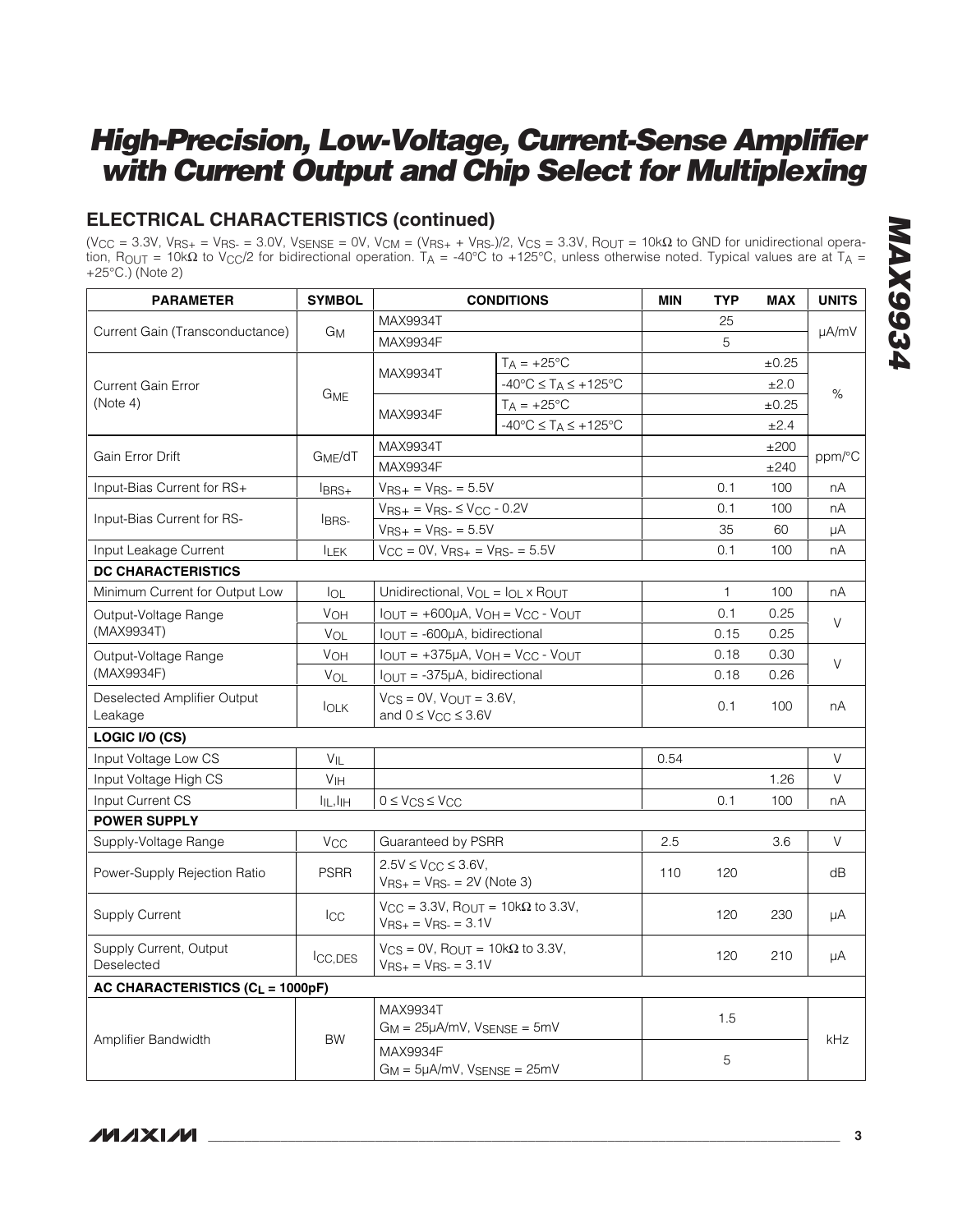# **MAX9934 MAX9934**

### **ELECTRICAL CHARACTERISTICS (continued)**

(V<sub>CC</sub> = 3.3V, V<sub>RS+</sub> = V<sub>RS-</sub> = 3.0V, V<sub>SENSE</sub> = 0V, V<sub>CM</sub> = (V<sub>RS+</sub> + V<sub>RS-</sub>)/2, V<sub>CS</sub> = 3.3V, R<sub>OUT</sub> = 10kΩ to GND for unidirectional operation, R<sub>OUT</sub> = 10kΩ to V<sub>CC</sub>/2 for bidirectional operation. T<sub>A</sub> = -40°C to +125°C, unless otherwise noted. Typical values are at T<sub>A</sub> = +25°C.) (Note 2)

| <b>PARAMETER</b>            | <b>SYMBOL</b>   | <b>CONDITIONS</b>                                                                 | <b>MIN</b> | <b>TYP</b> | <b>MAX</b> | <b>UNITS</b> |
|-----------------------------|-----------------|-----------------------------------------------------------------------------------|------------|------------|------------|--------------|
|                             |                 | 0.1% final value, Figure 1, MAX9934T                                              | 670        |            |            |              |
| <b>Output Settling Time</b> | ts              | 0.1% final value, Figure 1, MAX9934F                                              |            | 220        |            | μs           |
|                             |                 | Output to 0.1% final value, Figure 2,<br>MAX9934T                                 |            | 150        |            |              |
| <b>Output Select Time</b>   | tzh             | Output to 0.1% final value, Figure 2,<br>MAX9934F                                 | 80         |            | μs         |              |
| <b>Output Deselect Time</b> | thz             | Output step of 100mV, $C_{L} = 10pF$ ,<br>$\overline{c}$<br>Figure 2              |            |            | μs         |              |
| Power-Down Time             | t <sub>PD</sub> | Output step of $-100$ mV, $C_1 = 10pF$ ,<br>$\overline{c}$<br>$V_{\rm CC}$ > 2.5V |            |            | μs         |              |
| Power-Up Time               |                 | 0.1% final value, Figure 3, MAX9934T<br>300                                       |            |            |            |              |
|                             | tpu             | 0.1% final value, Figure 3, MAX9934F                                              |            | 200        |            | μs           |

**Note 2:** All devices are 100% production tested at T<sub>A</sub> = +25°C. Unless otherwise noted, specifications overtemperature are guaranteed by design.

**Note 3:** Guaranteed by design. Thermocouple, contact resistance, RS- input-bias current, and leakage effects preclude measurement of this parameter during production testing. Devices are screened during production testing to eliminate defective units.

Note 4: Gain error tested in unidirectional mode: 0.2V ≤ V<sub>OUT</sub> ≤ 3.1V for the MAX9934T; 0.25V ≤ V<sub>OUT</sub> ≤ 2.5V for the MAX9934F.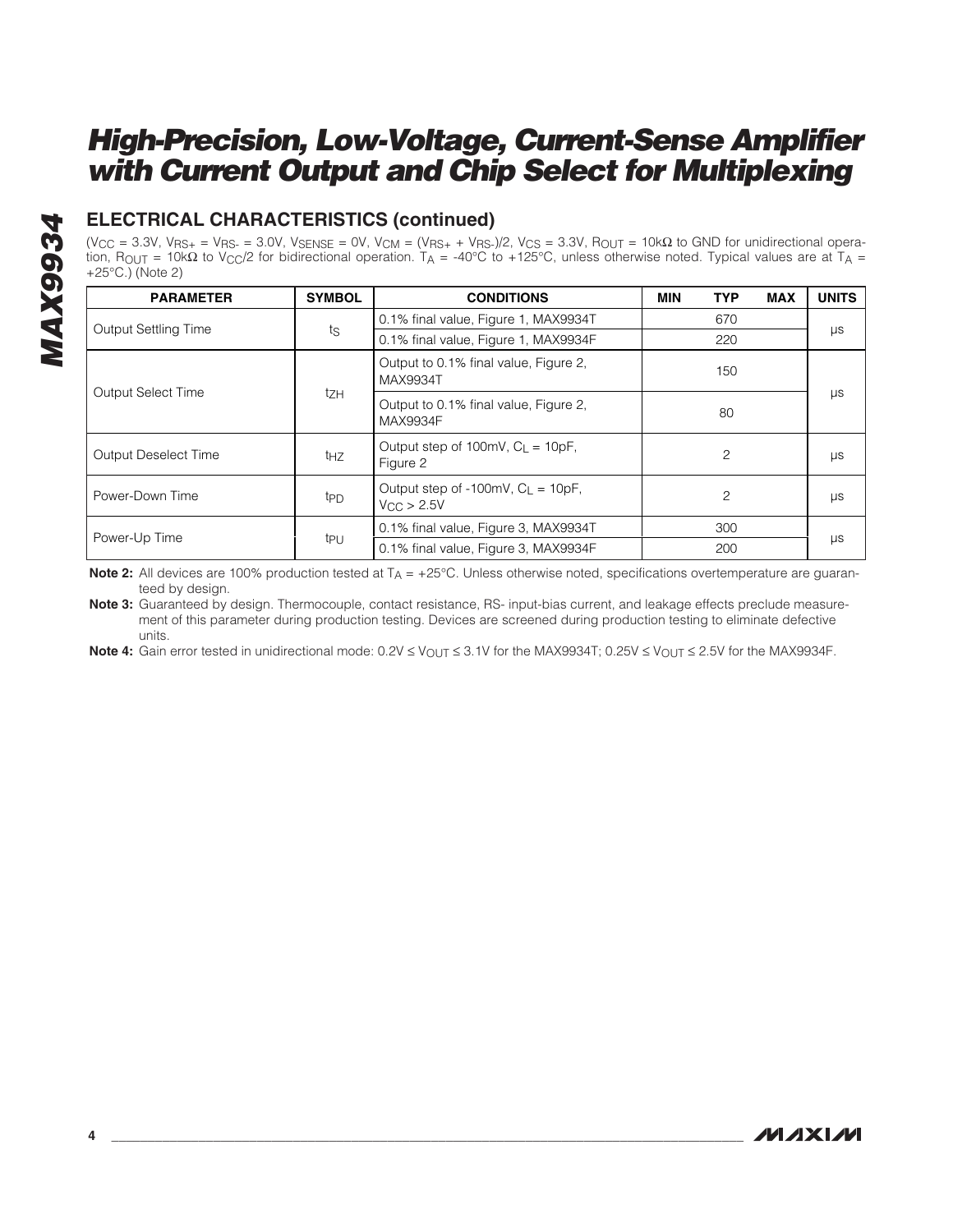**Typical Operating Characteristics**



**MAXM** 

**MAX9934 AXS934A**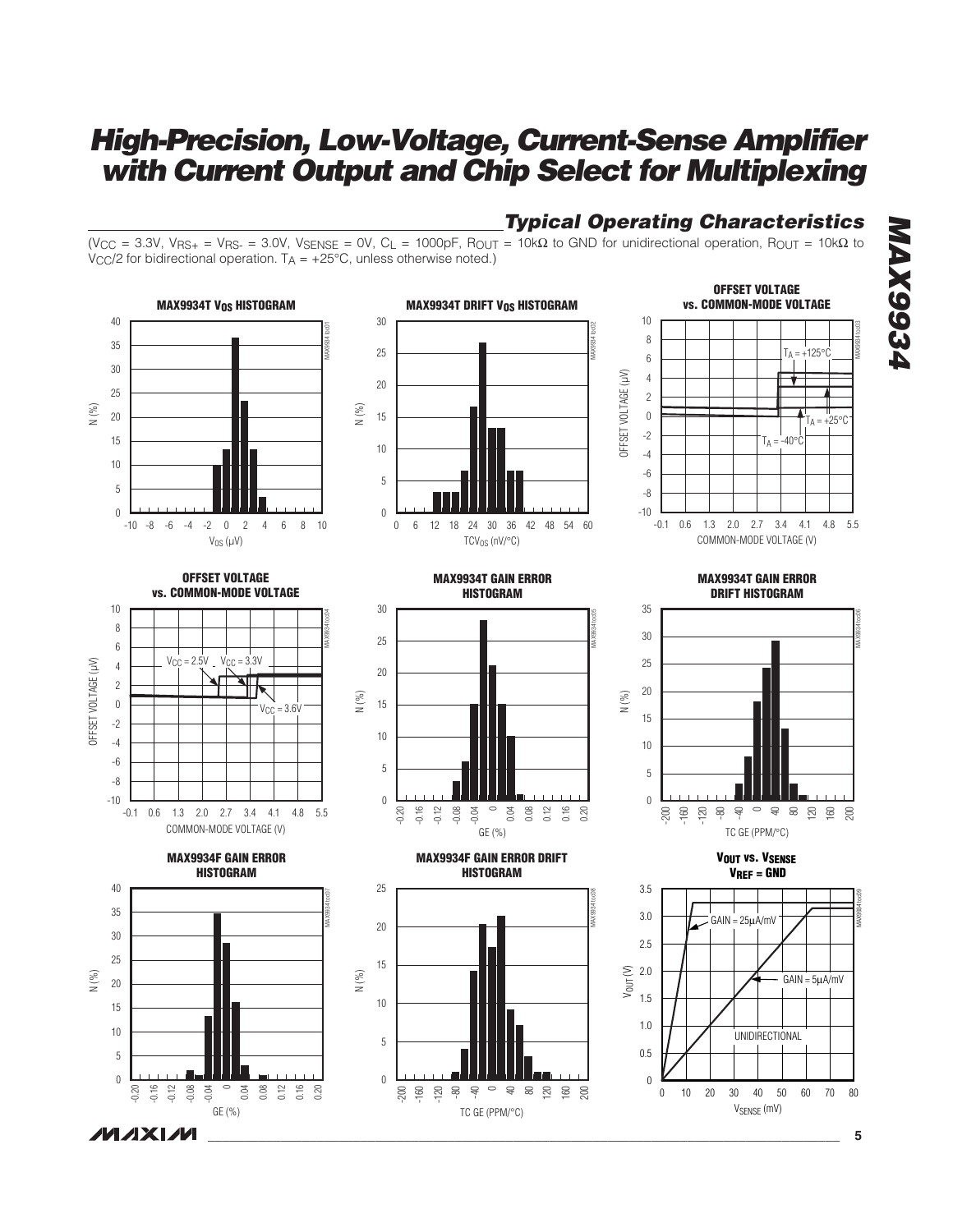### **Typical Operating Characteristics (continued)**

(V<sub>CC</sub> = 3.3V, V<sub>RS+</sub> = V<sub>RS-</sub> = 3.0V, V<sub>SENSE</sub> = 0V, C<sub>L</sub> = 1000pF, R<sub>OUT</sub> = 10kΩ to GND for unidirectional operation, R<sub>OUT</sub> = 10kΩ to  $V_{\text{CC}}/2$  for bidirectional operation.  $T_A = +25^{\circ}\text{C}$ , unless otherwise noted.)











**SUPPLY CURRENT vs. TEMPERATURE (V<sub>CS</sub> = 0)** 



**RS+ BIAS CURRENT vs. VRS+**



**MAXM**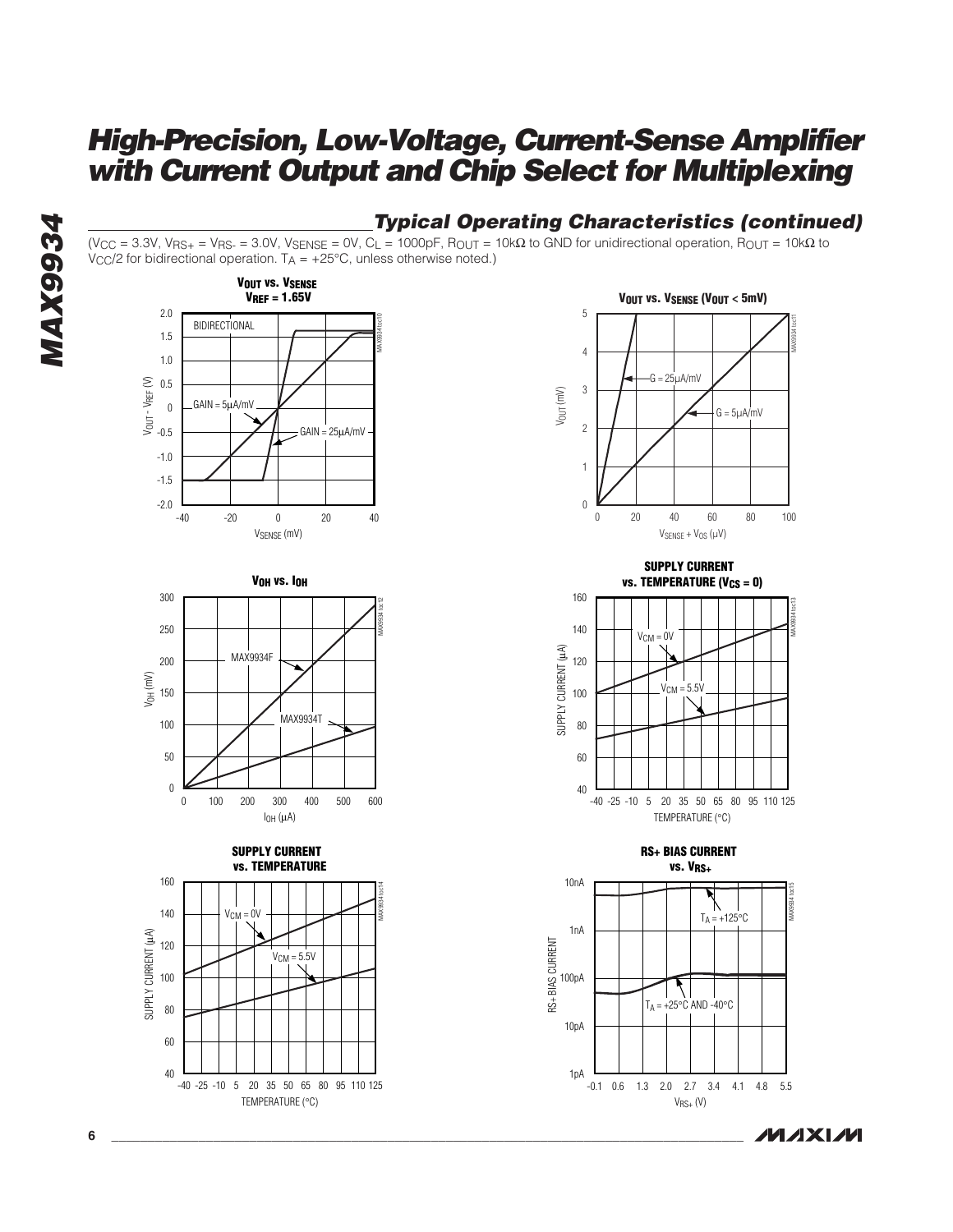### **Typical Operating Characteristics (continued)**

(V<sub>CC</sub> = 3.3V, V<sub>RS+</sub> = V<sub>RS-</sub> = 3.0V, V<sub>SENSE</sub> = 0V, C<sub>L</sub> = 1000pF, R<sub>OUT</sub> = 10kΩ to GND for unidirectional operation, R<sub>OUT</sub> = 10kΩ to  $V_{\text{CC}}/2$  for bidirectional operation.  $T_A = +25^{\circ}\text{C}$ , unless otherwise noted.)



FREQUENCY (Hz)

10 100 1k 10k

1 10 100 1k 10k 100k



**OUTPUT LEAKAGE CURRENT vs. VOUT (VCC = 0, VCS = 0)**



**COMMON-MODE REJECTION RATIO vs. FREQUENCY**



**MAX9934 MAX9934** 

**MAXM** 

-30

-40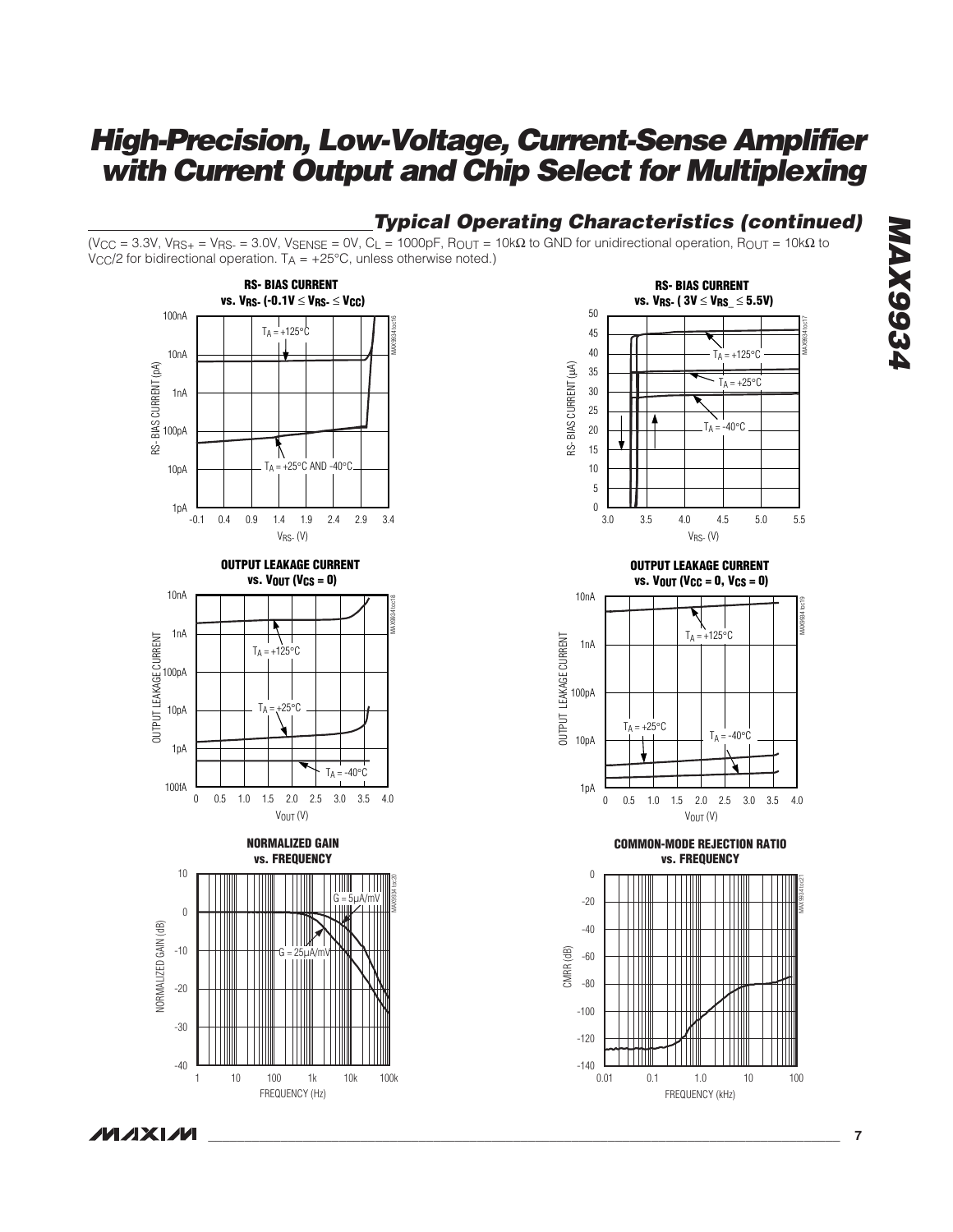### **Typical Operating Characteristics (continued)**

(V<sub>CC</sub> = 3.3V, V<sub>RS+</sub> = V<sub>RS-</sub> = 3.0V, V<sub>SENSE</sub> = 0V, C<sub>L</sub> = 1000pF, R<sub>OUT</sub> = 10kΩ to GND for unidirectional operation, R<sub>OUT</sub> = 10kΩ to  $V_{\text{CC}}/2$  for bidirectional operation.  $T_A = +25^{\circ}\text{C}$ , unless otherwise noted.)











**LARGE-SIGNAL INPUT STEP RESPONSE (MAX9934T)** V<sub>SENSE</sub> 5mV/div MAX9934 toc25 0.01% FINAL VALUE 2V



**CS DISABLED TRANSIENT RESPONSE COUT = 10pF (MAX9934T)** MAX9934 toc27



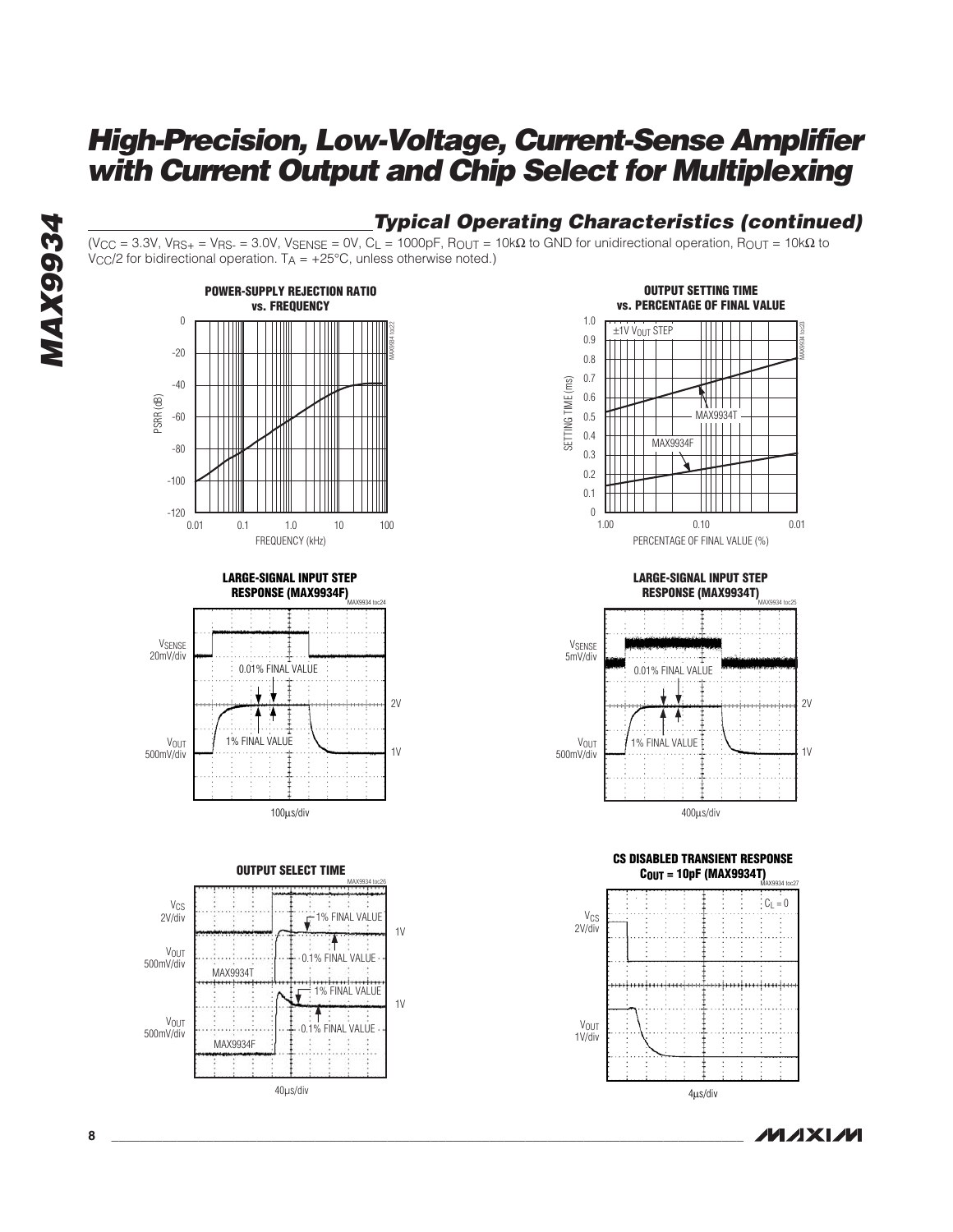### **Typical Operating Characteristics (continued)**

(V<sub>CC</sub> = 3.3V, V<sub>RS+</sub> = V<sub>RS-</sub> = 3.0V, V<sub>SENSE</sub> = 0V, C<sub>L</sub> = 1000pF, R<sub>OUT</sub> = 10kΩ to GND for unidirectional operation, R<sub>OUT</sub> = 10kΩ to  $V_{\rm CC}/2$  for bidirectional operation.  $T_A = +25^{\circ}\text{C}$ , unless otherwise noted.)





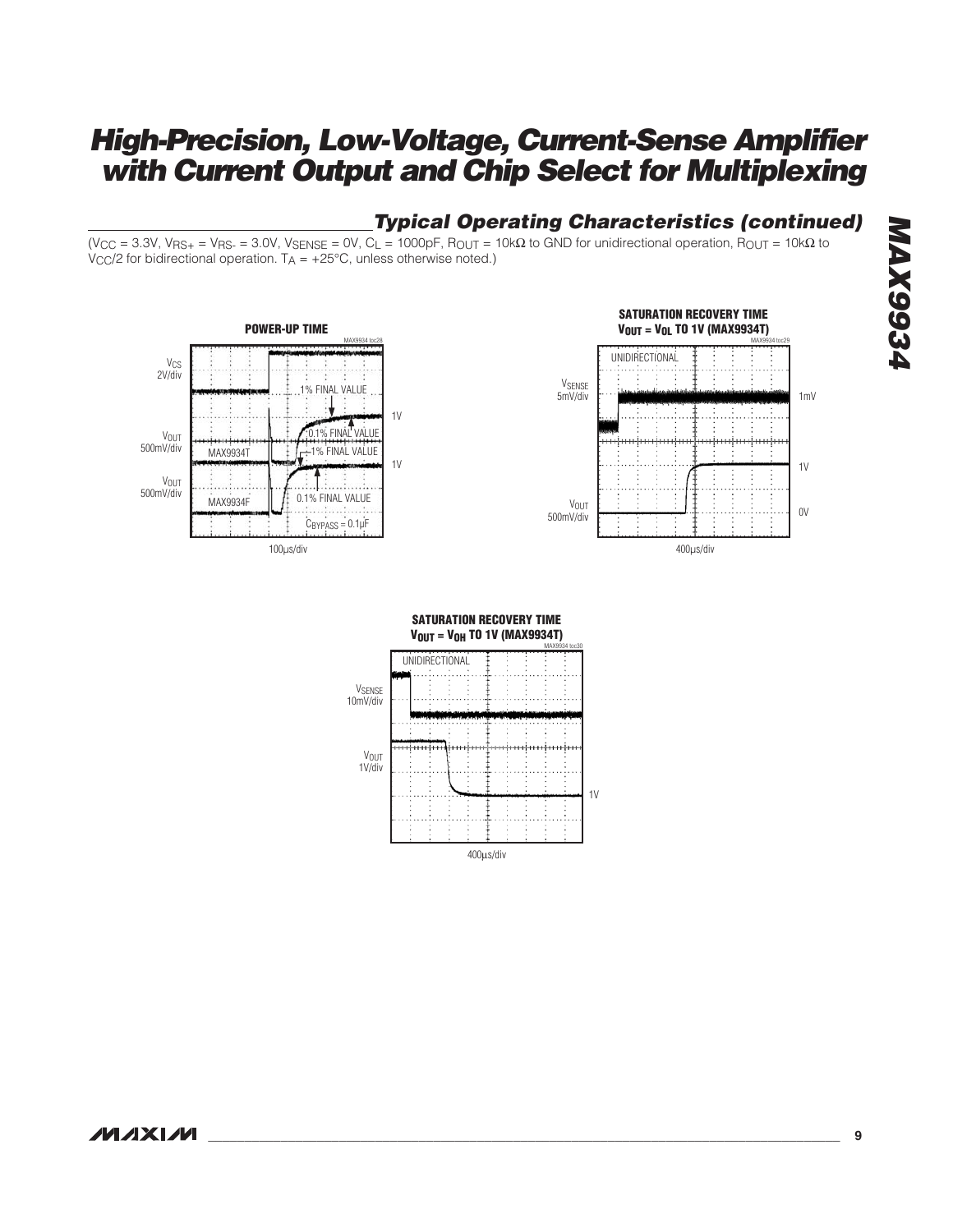### **Pin Description**

|                | <b>PIN/BUMP</b> | <b>NAME</b>     | <b>FUNCTION</b>                                                                                                                                                                                                                                |
|----------------|-----------------|-----------------|------------------------------------------------------------------------------------------------------------------------------------------------------------------------------------------------------------------------------------------------|
| <b>UCSP</b>    | <b>µMAX</b>     |                 |                                                                                                                                                                                                                                                |
| A <sub>1</sub> |                 | V <sub>CC</sub> | Power Supply                                                                                                                                                                                                                                   |
| A2             | 2               | <b>OUT</b>      | Current Output. OUT provides an output current proportional to input VSENSE. Connect an<br>external resistor ( $R_{\text{OUT}}$ ) from OUT to GND for unidirectional sensing or to an external reference<br>voltage for bidirectional sensing. |
| A3             | 3               | <b>GND</b>      | Ground                                                                                                                                                                                                                                         |
| B <sub>1</sub> | 8               | $RS+$           | Sense Resistor Power Side Connection                                                                                                                                                                                                           |
| <b>B2</b>      |                 | RS-             | Sense Resistor Load Side Connection                                                                                                                                                                                                            |
| B <sub>3</sub> | 6               | <b>CS</b>       | Chip-Select Input. Drive CS high to enable OUT, drive CS low to put OUT in a high-impedance<br>state.                                                                                                                                          |
|                | 4, 5            | N.C.            | No Connection. Not internally connected.                                                                                                                                                                                                       |

**V**<sub>OUT</sub> ±1V STEP

 $2V$ 

VSENSE

tS

 $1V$ 



### **Functional Diagram**



achieve gain error of less than  $0.25\%$ . The precision  $V_{OS}$ specification allows accurate current measurements with a low-value current-sense resistor, thus reducing power dissipation in battery-powered systems, as well as loadregulation issues in low-voltage DC power supplies.

% FINAL VALUE

The MAX9934 high-side current-sense amplifier features a -0.1V to +5.5V input common-mode range that is independent of supply voltage  $(V_{CC})$ . This ability to sense at voltages beyond the supply rail allows the monitoring of currents out of a power supply even in a shorted condition, while also enabling high-side current sensing at voltages greater than the MAX9934 supply



 $t<sub>S</sub>$ 

% FINAL VALUE

### **Detailed Description**

The MAX9934 high-side, current-sense amplifier monitors current through an external current-sense resistor by amplifying the voltage across the resistor (VSENSE) to create an output current (IOUT). An output voltage (VOUT) then develops across the external output resistor (ROUT). See the Typical Operating Circuit.

The MAX9934 uses precision amplifier design techniques to achieve a low-input offset voltage of less than 10µV. These techniques also enable extremely low-input offset voltage drift over time and temperature and

**MAX9934**

**MAX9934**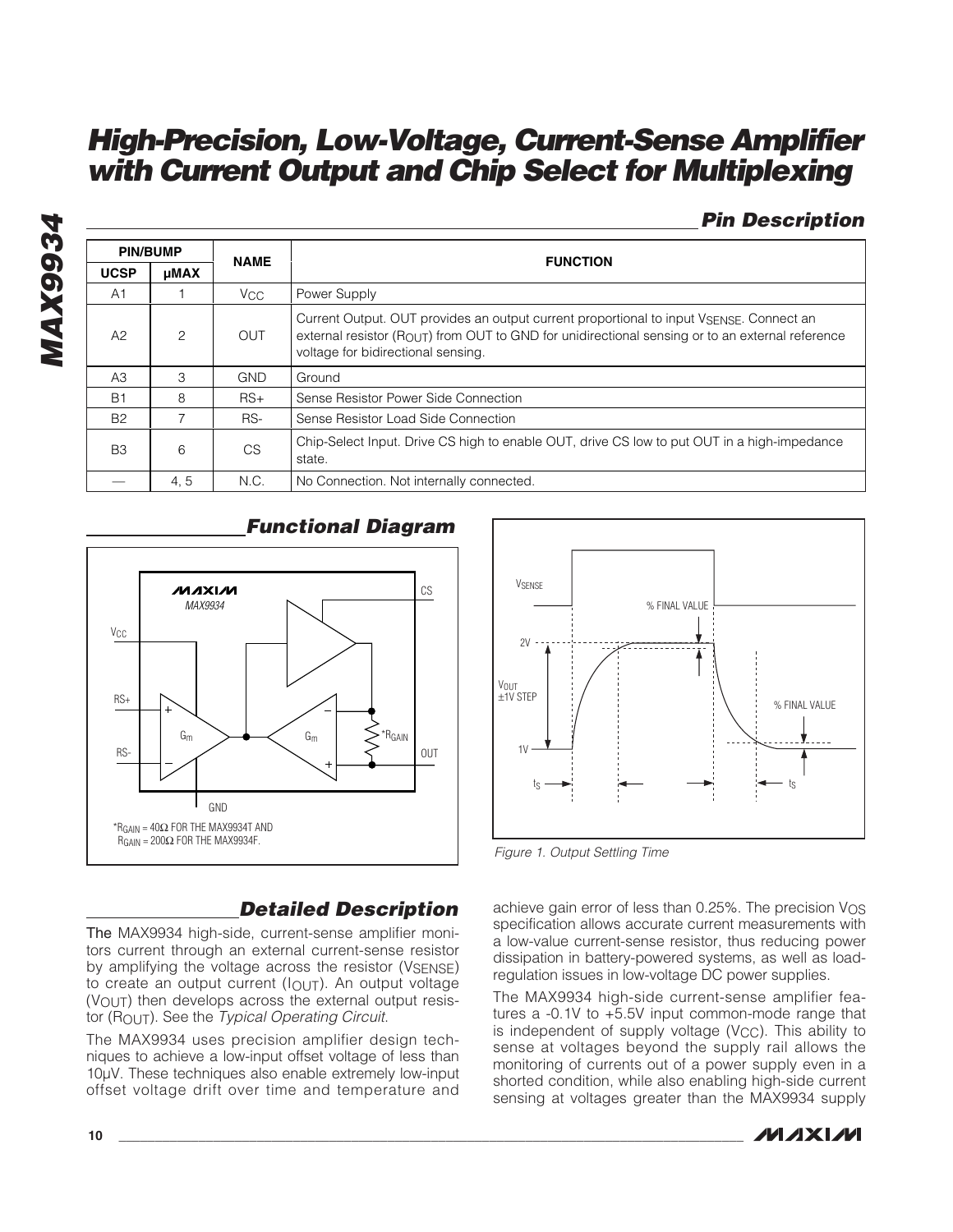

Figure 2. Output Select and Deselect Time

voltage. Further, when  $V_{CC} = 0$ , the amplifier maintains an extremely high impedance on both its inputs and output, up to the maximum operating voltages (see the Absolute Maximum Ratings section).

The MAX9934 features a CS that can be used to deselect its output current-source. This allows multiple current-sense amplifier outputs to be multiplexed into a single ADC channel with a single  $R_{\text{OUT}}$ . See the *Chip* Select Functionality for Multiplexed Systems section for more details.

The Functional Diagram shows the internal operation of the MAX9934. At its core is the indirect current-feedback architecture. This architecture uses two matched transconductance amplifiers to convert their input differential voltages into an output current. A high-gain feedback amplifier forces the voltage drop across RGAIN to be the same as the input differential voltage. The internal resistor (RGAIN) sets the transconductance gain of the device. Both input and output transconductance amplifiers feature excellent common-mode rejection characteristics, helping the MAX9934 to deliver industry-leading precision specifications over the full common-mode range.



Figure 3. Output Power-Up and Power-Down Time

### **Applications Information**

### **Advantages of Current-Output Architecture**

The transconductance transfer function of the MAX9934 converts input differential voltage to an output current. An output termination resistor,  $R_{\text{OUT}}$ , then converts this current to a voltage. In a large circuit board with multiple ground planes and multiple current-measurement rails spread across the board, traditional voltage-output current-sense amplifiers become susceptible to ground-bounce errors. These errors occur because the local ground at the location of the current-sense amplifier is at a slightly different voltage than the local ground voltage at the ADC that is sampling the voltage. The MAX9934 allows accurate measurements to be made even in the presence of system ground noise. This is achieved by sending the output information as a current, and by terminating to the ADC ground.

A further advantage of current-output systems is the flexibility in setting final voltage gain of the device. Since the final voltage gain is user-controlled by the choice of output termination resistor, it is easy to optimize the monitored load current range to the ADC input voltage range. It is no longer necessary to increase the size of the sense resistor (also increasing power dissipation) as necessary with fixed-gain, voltage-output current-sense amplifiers.

## **MAX9934 MAX9934**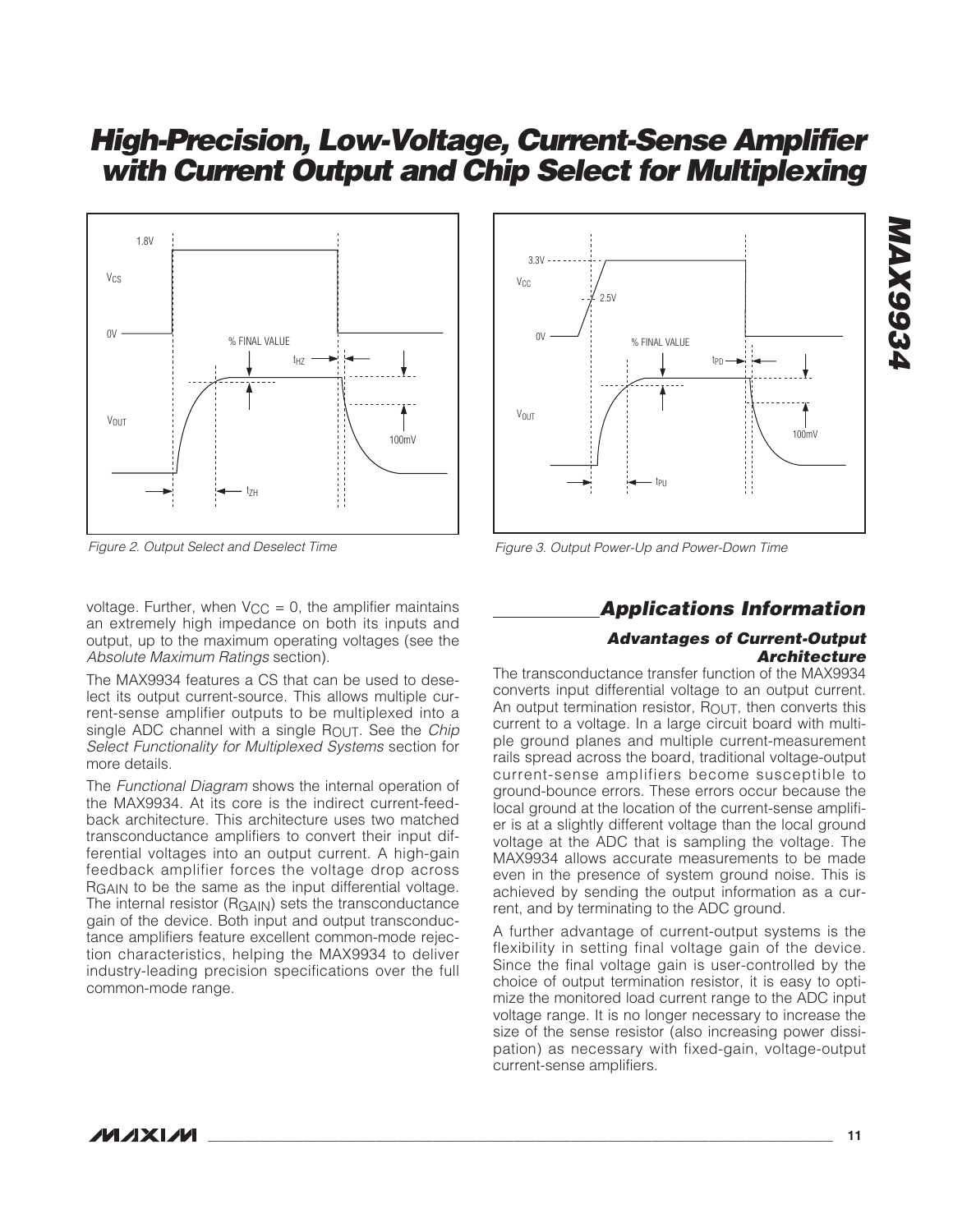**MAX9934 MAX9934** 



Figure 4. Typical Application Circuit Showing Chip-Select Multiplexing

### **Chip-Select Functionality for Multiplexed Systems**

The MAX9934 features a CS that can be used to deselect the output current - source achieving a high-impedance output with 0.1nA leakage current. Thus, different supply voltages can be used to power different MAX9934 devices that are multiplexed on the same bus. This technique makes it possible for advanced current monitoring and power-management schemes to be implemented when a limited number of ADC channels are available.

In a multiplexed arrangement, each MAX9934 is typically placed near the load being monitored and all amplifier outputs are connected in common to a single load resistor located adjacent to the monitoring ADC. This resistor is terminated to the ADC ground reference as shown in Figure 4 for unidirectional applications.

Figure 5 shows a bidirectional multiplexed application. Terminating the external resistor at the ground reference of the ADC minimizes errors due to ground shift as discussed in the Advantages of Current-Output Architecture section.

The MAX9934 is capable of both sourcing and sinking current from OUT, and thus can be used as a precision bidirectional current-sense amplifier. To enable this functionality, terminate ROUT to a midrail voltage VBIAS.

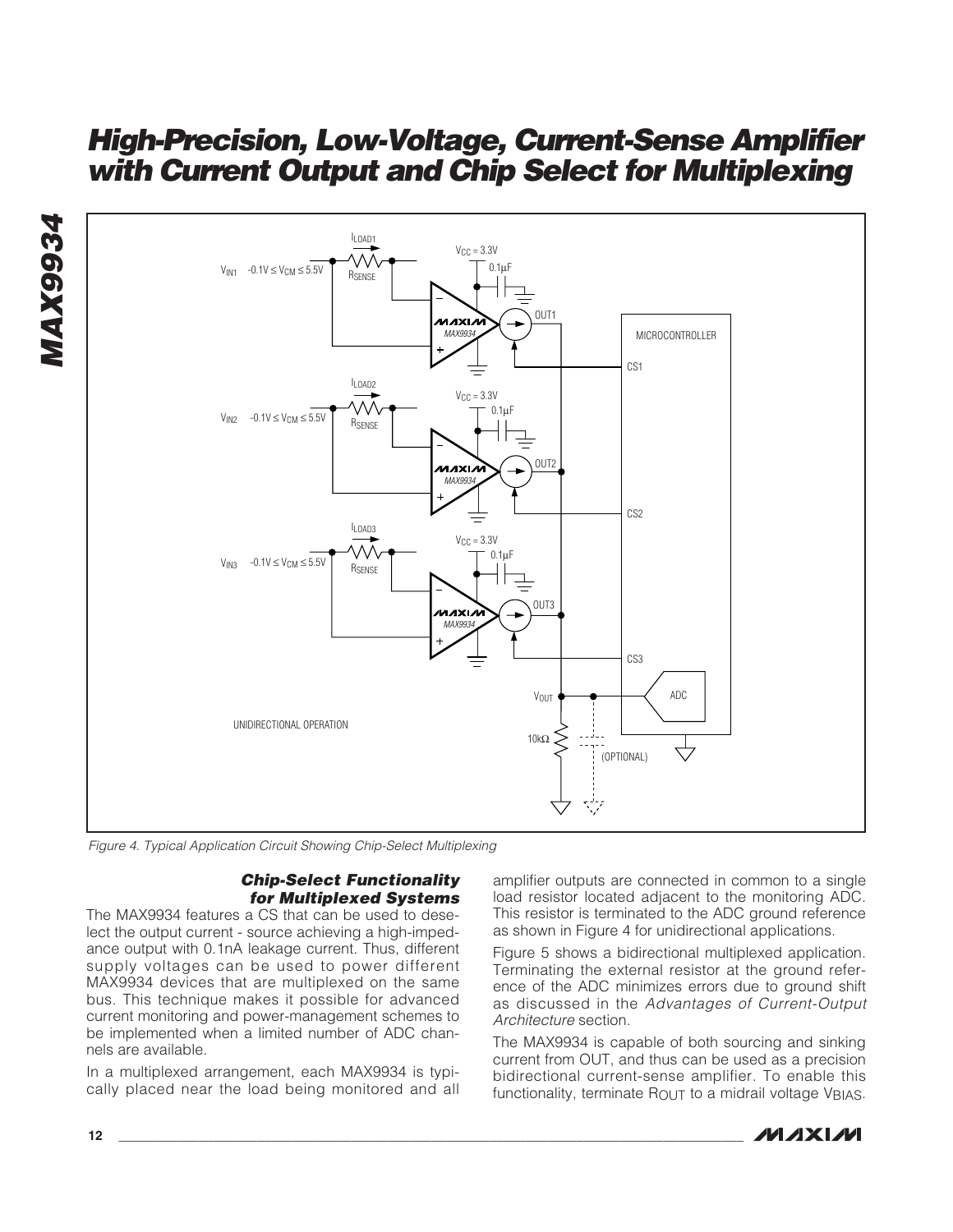

Figure 5. Bidirectional Multiplexed Operation

In Figure 5,  $V_{\text{OUT}}$  is equal to  $V_{\text{BIAS}}$  when the sum of all outputs is zero. For positive input-sense voltages, the MAX9934 sources current causing its output voltage to rise above VBIAS. For negative input-sense voltages, the MAX9934 sinks current causing its output voltage to be lower than V<sub>BIAS</sub>, thus allowing bidirectional current sensing.

Since the ADC reference voltage, V<sub>REF</sub>, determines the full-scale reading, a common choice for VBIAS is VREF/2. The current output makes it possible to use a simple resistor-divider from VRFF to GND to generate VBIAS. The output resistance for gain calculation is the parallel combination of the two resistors. For example, if two equal value resistors, R, are used to generate a VBIAS = VREF/2, the output termination resistance for gain calculation is  $R_{\text{OUT}} = R/2$ . See Figure 5.

**MAX9934 PEGGXVM**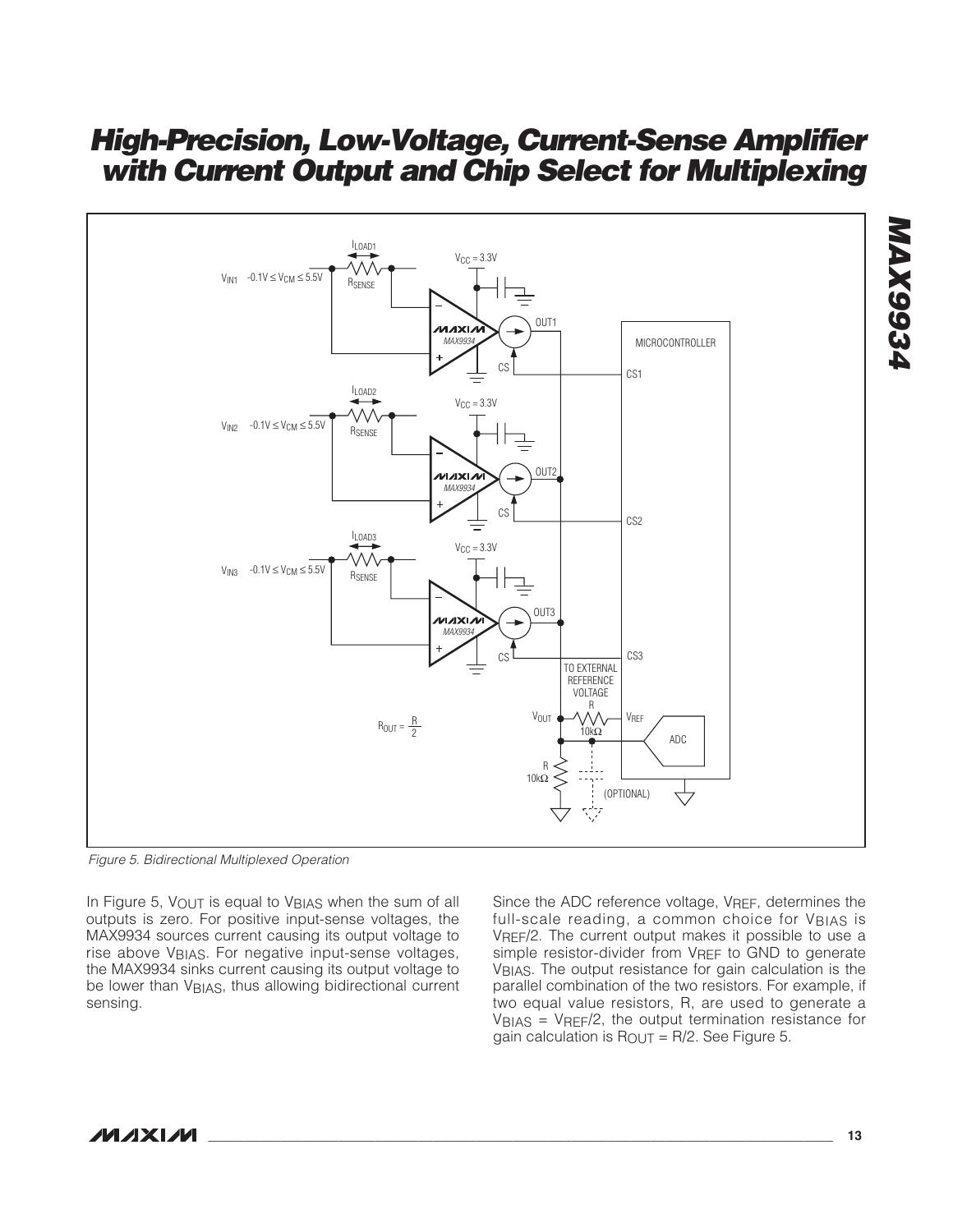A MAX9934 can be deselected by either forcing Vcs<br>low as shown in Figures 4 and 5, or by making Vcc =<br>0V as shown in Figure 6. In all these conditions, the<br>MAX9934 maintains a high-impedance output with<br>0.1nA (typ) leakage low as shown in Figures 4 and 5, or by making  $\dot{V}_{CC}$  = 0V as shown in Figure 6. In all these conditions, the MAX9934 maintains a high-impedance output with 0.1nA (typ) leakage current. In this state, OUT can rise above V<sub>CC</sub> if necessary. Thus, different supply voltages can be used to power different MAX9934 devices that are multiplexed on the same OUT bus. Multiplexing by forcing the MAX9934 to be powered down ( $V_{CC} = 0V$ ) reduces its supply current to zero to help extend battery life in portable applications.

### **Choosing RSENSE and ROUT**

In the current-sense application, the monitored load current (ILOAD) develops a sense voltage (VSENSE) across a current-sense resistor (RSENSE). The MAX9934 sources or sinks an output current that is proportional to VSENSE. Finally, the MAX9934 output current is provided to an output resistor  $(R_{\text{OUT}})$  to develop an output voltage across  $R_{\text{OUT}}$  that is proportional to the sensed load current.



Figure 6. Multiplexed Amplifiers with Power Saving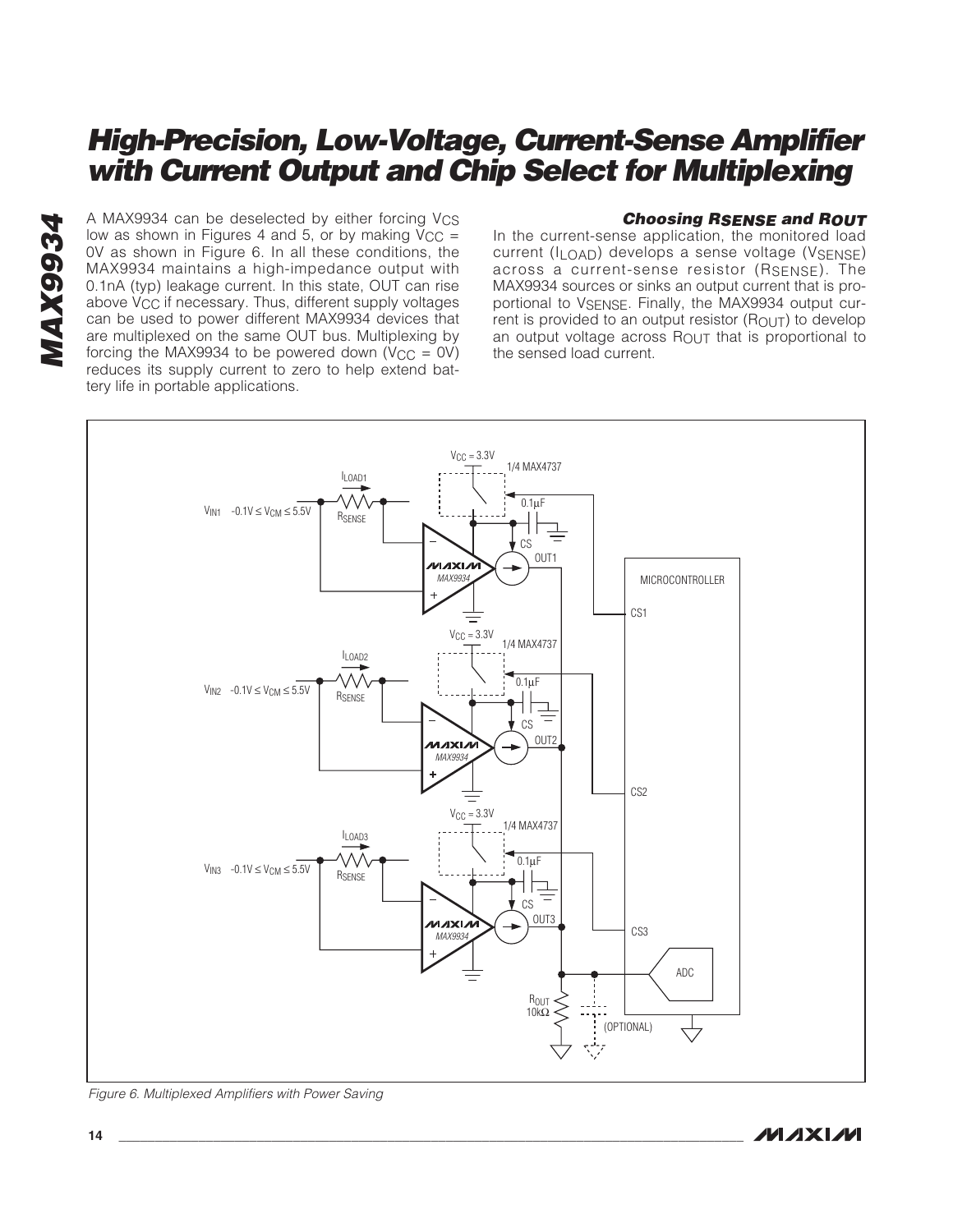Three components are to be selected to optimize the current-sense system: RSENSE, ROUT, and the MAX9934 gain option (G<sub>M</sub> =  $25\mu$ A/mV or  $5\mu$ A/mV). Tables 1 and 2 are gain tables for unidirectional and bidirectional operation, respectively. They offer a few examples for both MAX9934 options having an output range of 3.1V unidirectional and  $\pm$ 1.65V bidirectional.

Note that the output current of the MAX9934 adds to its quiescent current. This can be calculated as follows:

$$
IOUT, MAX = VOUT, MAX/ROUT
$$

When selecting RSENSE, consider the expected magnitude of ILOAD and the required VSENSE to manage power dissipation in RSENSE:

RSENSE = VSENSE,MAX/ILOAD,MAX

RSENSE is typically a low-value resistor specifically designed for current-sense applications.

Finally, in selecting the appropriate MAX9934 gain option  $(G_M)$ , consider both the required  $V_{\text{SENSE}}$  and  $I_{\text{OUT}}$ :

GM = IOUT,MAX/VSENSE,MAX

Once all three component values have been selected in the current-sense application, the system performance is represented by:

> VSENSE = RSENSE x ILOAD and

$$
V_{OUT} = V_{SENSE} \times G_M \times R_{OUT}
$$

### **Accuracy**

In a first-order analysis of accuracy there are two MAX9934 specifications that contribute to output error, input offset (V<sub>OS</sub>) and gain error (GE). The MAX9934 has a maximum V<sub>OS</sub> of 10µV and a maximum GE of 0.25%.

Note that the tolerance and temperature coefficient of the chosen resistors directly affect the precision of any measurement system.

### **Efficiency and Power Dissipation**

At high-current levels, the I<sup>2</sup>R losses in RSENSE can be significant. Take this into consideration when choosing the resistor value and its power dissipation (wattage) rating. Also, the sense resistor's value drifts if it is allowed to self-heat excessively. The precision  $V_{OS}$  of the MAX9934 allows the use of a small sense resistor to reduce power dissipation and eliminate hot spots.

### **Kelvin Contacts**

Due to the high currents that flow through RSENSE, take care to prevent trace resistance in the load current path from causing errors in the sense voltage. Use a four terminal current-sense resistor or Kelvin contacts (force and sense) PCB layout techniques.



### **Table 1. Unidirectional Gain Table\***

| <b>PART</b> | <b>OUTPUT</b><br><b>VSENSE</b><br><b>CURRENT</b><br>(mV)<br>$(\mu A)$ |     | ROUT<br>$(k\Omega)$ | <b>GAIN</b><br>(V/V) |
|-------------|-----------------------------------------------------------------------|-----|---------------------|----------------------|
| MAX9934T    | 12.4                                                                  | 310 | 10                  | 250                  |
|             | 24.8                                                                  | 620 | 5                   | 125                  |
| MAX9934F    | 62                                                                    | 310 | 10                  | 50                   |
|             | 75                                                                    | 375 |                     | 40                   |

\*All calculations were made with  $V_{CC} = 3.3V$  and  $V_{OUT(MAX)} =$  $V_{CC}$  -  $V_{OH}$  = 3.1V.

### **Table 2. Bidirectional Gain Table\***

| <b>PART</b> | <b>VSENSE</b><br>(mV) | <b>OUTPUT</b><br><b>CURRENT</b><br>$(\mu A)$ | ROUT<br>$(k\Omega)$ | GAIN (V/V) |
|-------------|-----------------------|----------------------------------------------|---------------------|------------|
|             | ±5.8                  | ±145                                         | 10                  | 250        |
| MAX9934T    | ±11.6                 | ±290                                         | 5                   | 125        |
|             | ±24                   | ±600                                         | 2.4                 | 60         |
|             | ±29                   | ±145                                         | 10                  | 50         |
| MAX9934F    | ±58                   | ±290                                         | 5                   | 25         |
|             | ±72                   | ±360                                         |                     | 20         |

\* All calculations were made with  $V_{CC} = 3.3V$ ,  $V_{OUT(MAX)} = V_{CC} V_{OH} = 3.1V$ ,  $V_{OUT(MIN)} = V_{OL}$ , and OUT connected to an external reference voltage of  $V_{REF} = 1.65V$  through  $R_{OUT}$ .

### **Interfacing the MAX9934 to SAR ADCs**

Since the MAX9934 is essentially a high-output impedance current-source, its output termination resistor, ROUT, acts like a source impedance when driving an ADC channel. Most successive approximation register (SAR) architecture ADCs specify a maximum source resistance to avoid compromising the accuracy of their readings. Choose the output termination resistor ROUT such that it is less than that required by the ADC specification (10kΩ or less). If the ROUT is larger than the source resistance specified, the ADC internal sampling capacitor can momentarily load the amplifier output and cause a drop in the voltage reading.

If  $R_{\text{OUT}}$  is larger than the source resistance specified, consider using a ceramic capacitor from ADC input to GND. This input capacitor supplies momentary charge to the internal ADC sampling capacitor, helping hold VOUT constant to within  $\pm$ 1/2 LSB during the acquisition period. Use of this capacitor reduces the noise in the output signal to improve sensitivity of measurement.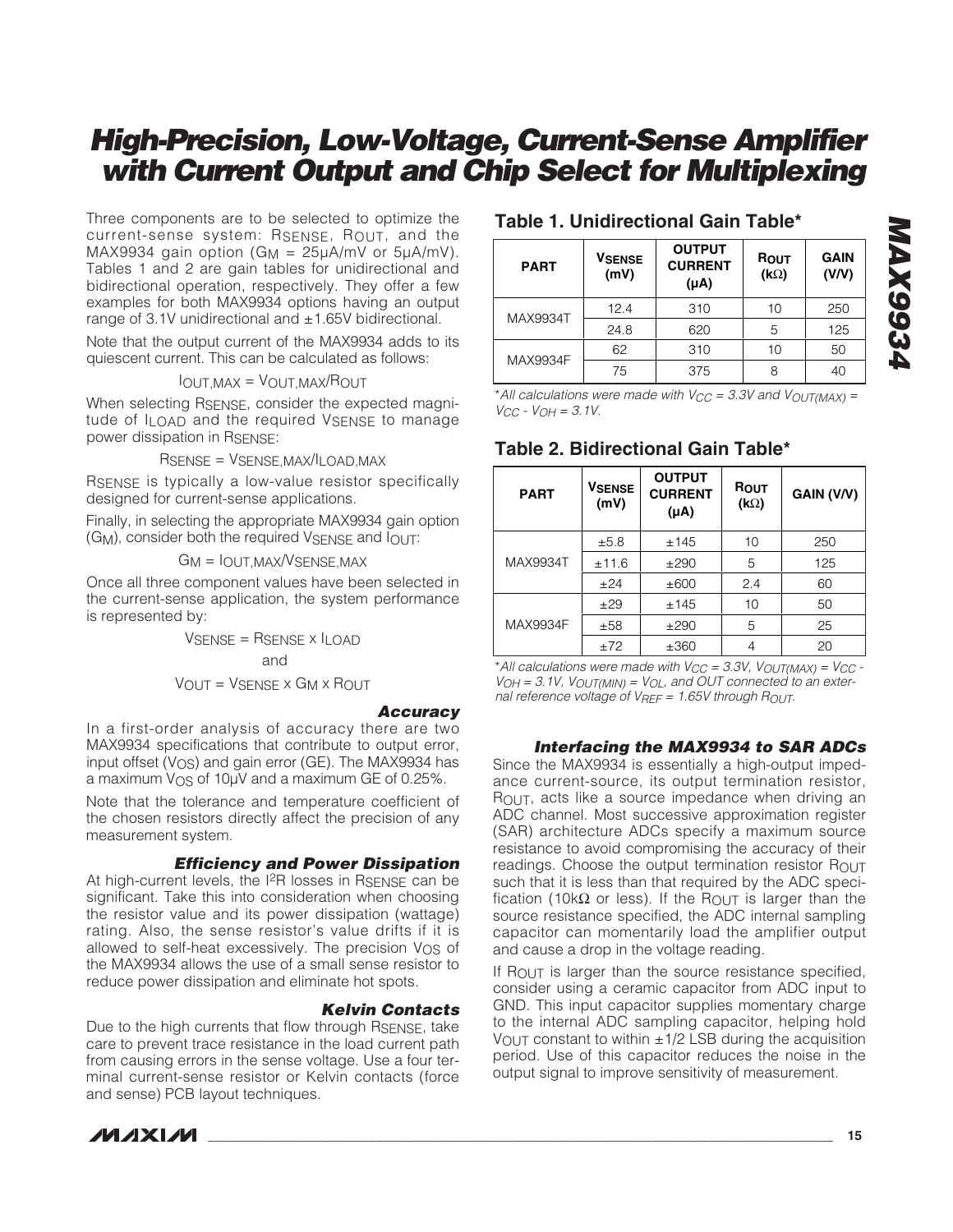### **Effect of Input-Bias Currents**

The MAX9934 has extremely low CMOS input-bias currents at both RS+ and RS- (0.1nA) when the input common-mode voltage is less than the supply voltage. When the input common-mode voltage becomes higher than the supply voltage, it draws the input stage operating current from RS-, 35µA (typ). RS+ maintains its CMOS input characteristics.

Low-input-bias currents are extremely useful in design of input filters for current-sense amplifiers. Input differential filters are sometimes required to average out rapidly varying load currents. An example of such load currents are those consumed by a processor, or switching power supply. Large bias and offset currents can interact with resistors used in these external filters to generate large input offset voltages and gain errors. For more detailed information, see Application Note AN3888: Performance of Current-Sense Amplifiers with Input Series Resistors.

Due to the low-input-bias currents, resistors as large as  $10kΩ$  can be easily used without impact on error specifications with the MAX9934. For applications where the input common-mode voltage is below V<sub>CC</sub>, a balanced differential filter can be used. For applications where the input common-mode voltage extends above V<sub>CC</sub>, use a one-sided filter with a capacitor between RS+ and RS-, and a filter resistor in series with RS+ to maintain the excellent performance of the MAX9934. See Figure 7.

**PCB Layout** For applications where the input common-mode voltage extends above V<sub>CC</sub>, trace resistance between RSENSE and RS- influences the effective  $V_{OS}$  error due to the voltage drop developed across the trace resistance by the 35µA input bias current at RS-.

### **Monitoring Very Low Currents**

The accuracy of the MAX9934 leads to a wide dynamic range. This applies to both unidirectional mode and bidirectional mode. This is made possible in the unidirectional mode because the output maintains gain accuracy below 1mV as shown in the  $V_{\text{OUT}}$  vs. VSENSE ( $V_{\text{OUT}}$  < 5mV) graph in the *Typical Operating Char*acteristics. Extending the useful output below 1mV makes it possible for the MAX9934 to accurately monitor very low currents.



Figure 7. One-Sided Input Filter

#### **Use as Precision Instrumentation Amplifier**

When the input common-mode voltage is below  $V_{CC}$ , the input bias current of the RS- input drops to the 10pA range, the same range as the RS+ input. This low-input-bias current in combination with the rail-to-rail common-mode input range, the extremely high common-mode rejection, and low V<sub>OS</sub> of the MAX9934 make it ideally suited for use as a precision instrumentation amplifier. In addition, the MAX9934 is stable into an infinite capacitive load, allowing filtering flexibility.

Figure 8 shows the MAX9934 in a multiplexed arrangement of strain-gauge amplifiers.

### **UCSP Applications Information**

For the latest application details on UCSP construction, dimensions, tape carrier information, printed circuit board techniques, bump-pad layout, and recommended reflow temperature profile, as well as the latest information on reliability testing results go to the Maxim website at **www.maxim-ic.com/ucsp** for the Application Note 1891: Understanding the Basics of the Wafer-Level Chip-Scale Package (WL-CSP).

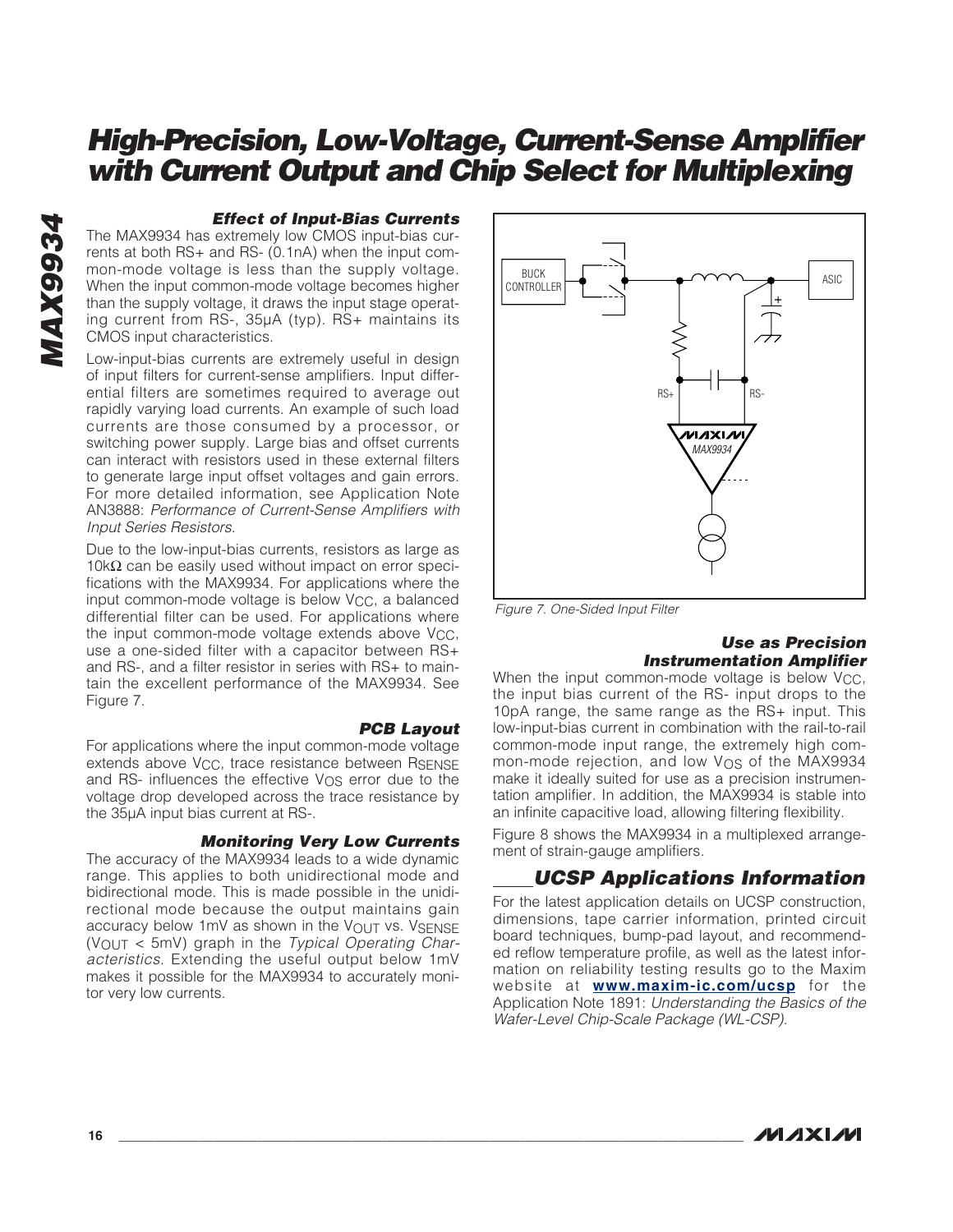

Figure 8. Multiplexed, Strain-Gauge Amplifier Operation

### **NAIXNA**

**\_\_\_\_\_\_\_\_\_\_\_\_\_\_\_\_\_\_\_\_\_\_\_\_\_\_\_\_\_\_\_\_\_\_\_\_\_\_\_\_\_\_\_\_\_\_\_\_\_\_\_\_\_\_\_\_\_\_\_\_\_\_\_\_\_\_\_\_\_\_\_\_\_\_\_\_\_\_\_\_\_\_\_\_\_\_ 17**

**MAX9934**

**MAX9934**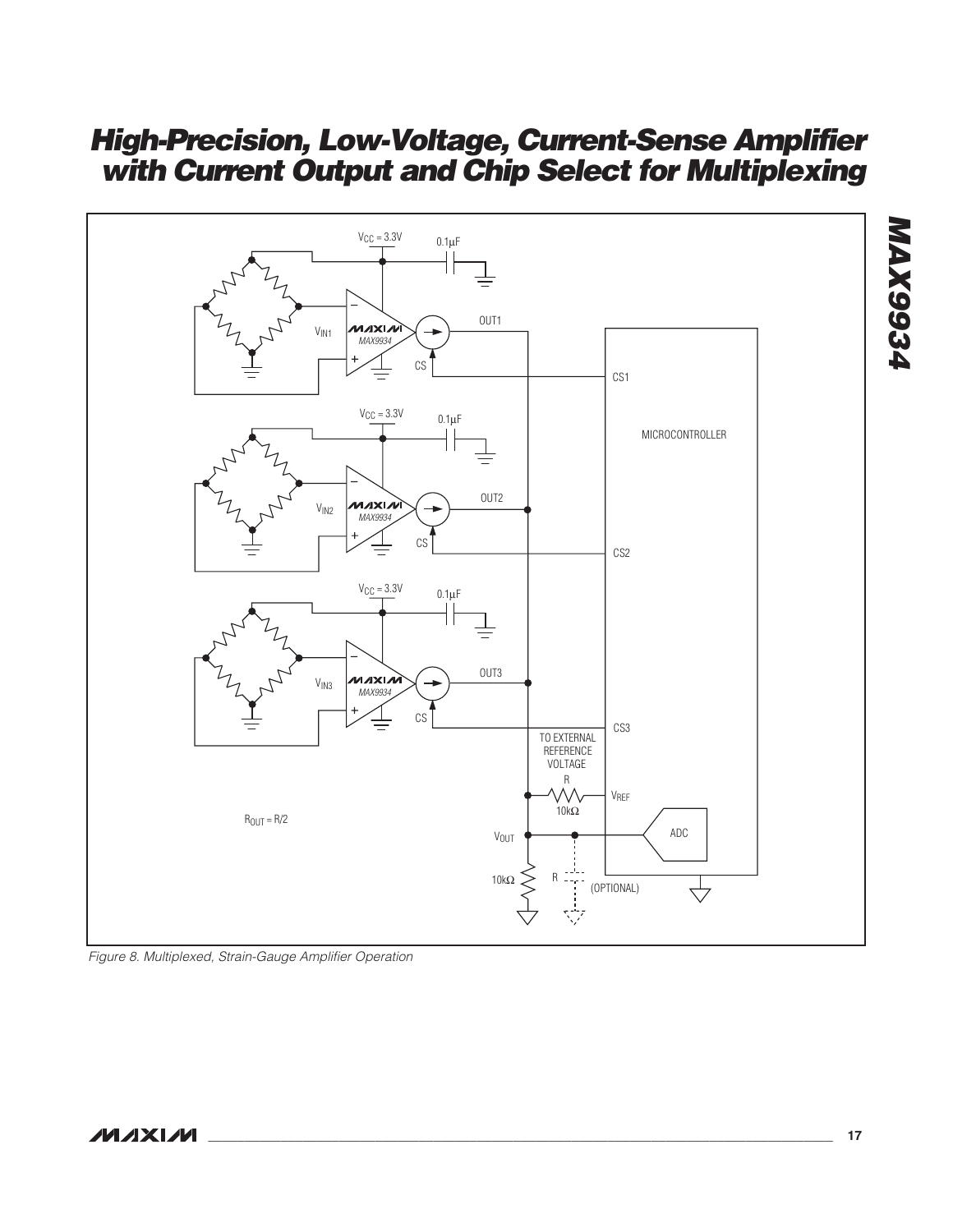

### **Chip Information**

PROCESS: BiCMOS

**Pin Configurations**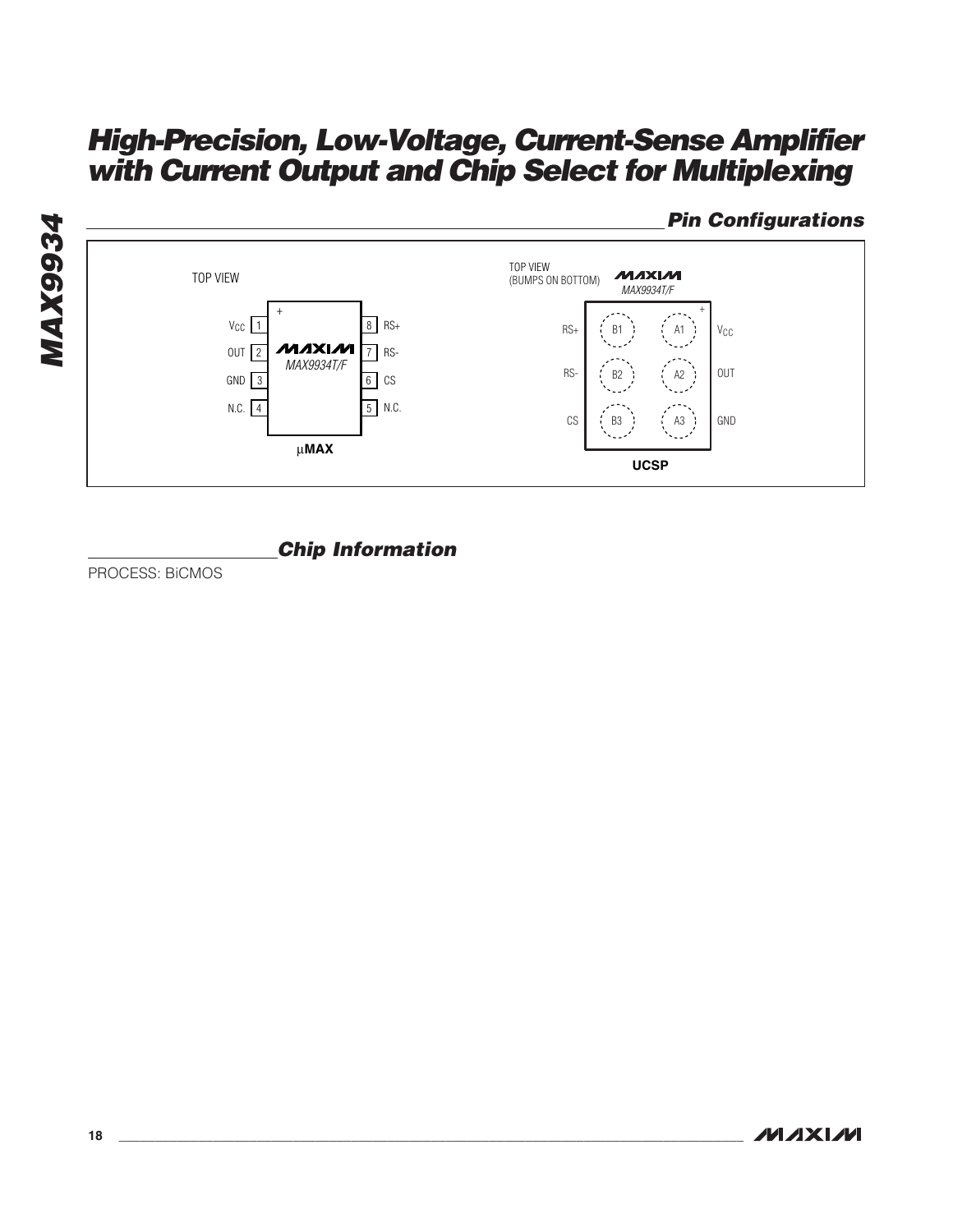### **Package Information**

For the latest package outline information and land patterns, go to **www.maxim-ic.com/packages**. Note that a "+", "#", or "-" in the package code indicates RoHS status only. Package drawings may show a different suffix character, but the drawing pertains to the package regardless of RoHS status.

| <b>PACKAGE TYPE</b> | <b>PACKAGE CODE</b> | DOCUMENT NO. |
|---------------------|---------------------|--------------|
| 2x3 UCSP            | R61A1+1             | 21-0228      |
| 8 uMAX              | J8+1                | 21-0036      |

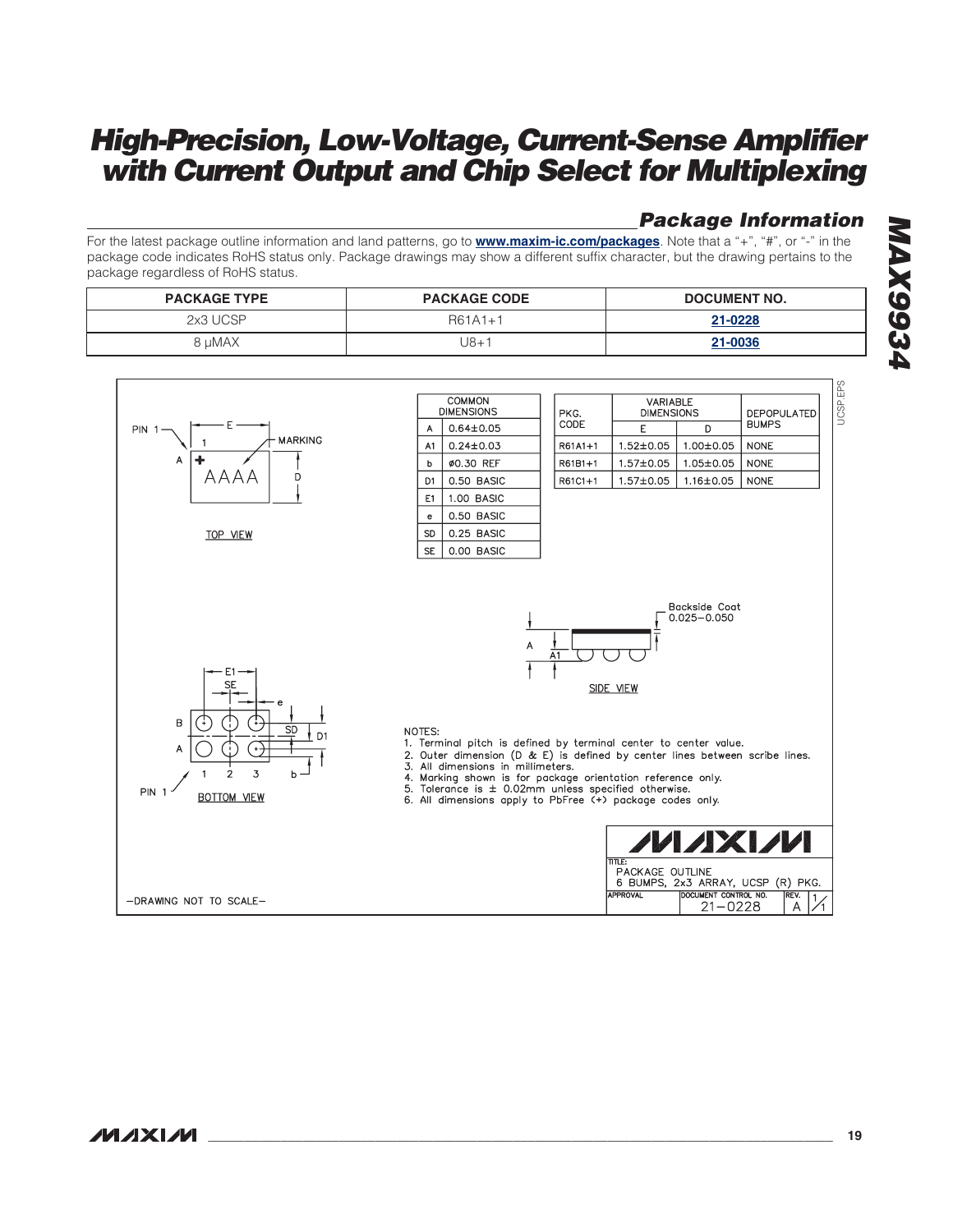### **Package Information (continued)**

For the latest package outline information and land patterns, go to **www.maxim-ic.com/packages**. Note that a "+", "#", or "-" in the package code indicates RoHS status only. Package drawings may show a different suffix character, but the drawing pertains to the package regardless of RoHS status.



**MAX9934**

**MAX9934**